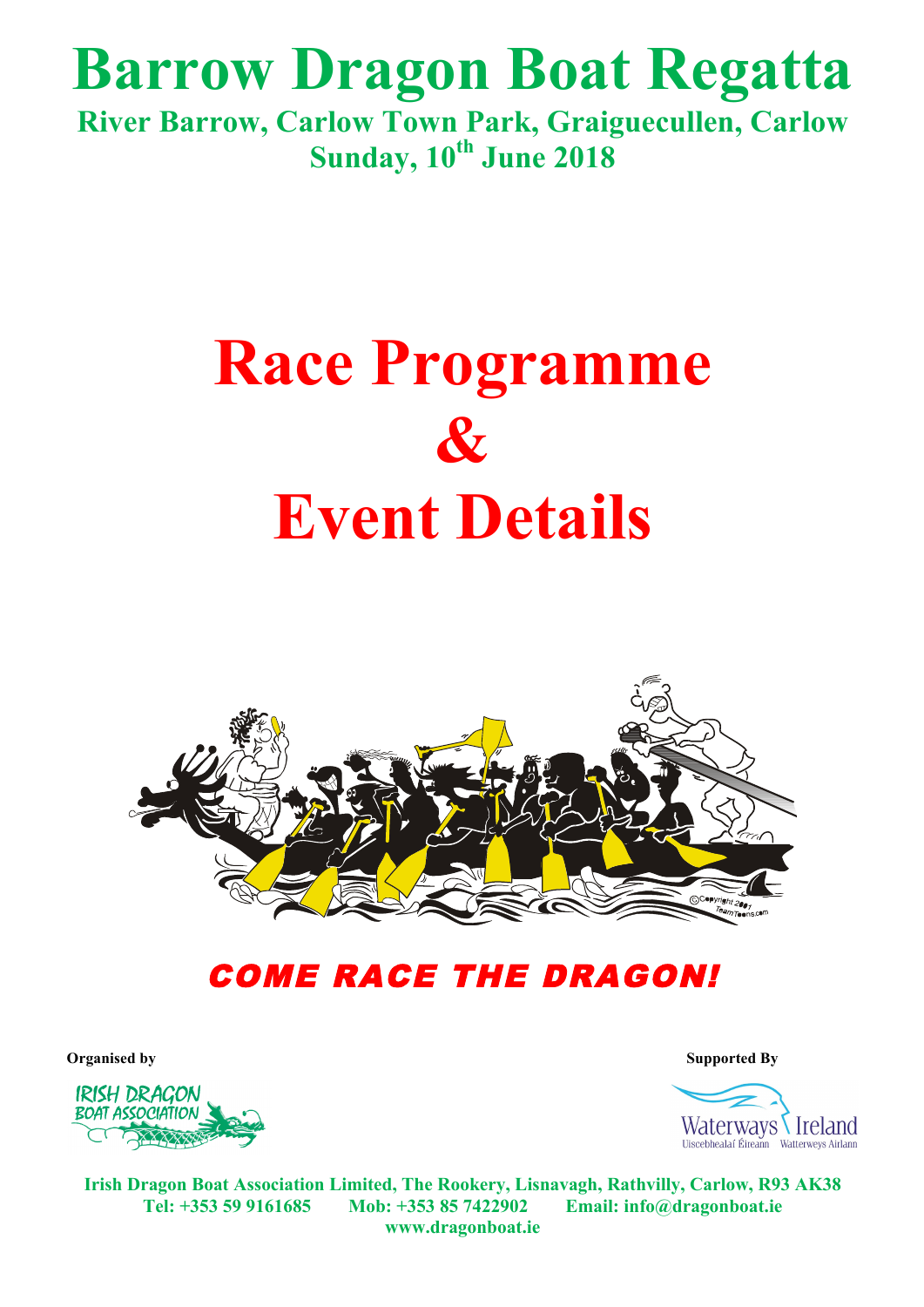# **Information Summary**

| <b>Race Venue:</b>                    | River Barrow, Carlow Town Park, Graiguecullen, Co. Carlow                                                                                                                                                                                                                                                                                       |  |  |
|---------------------------------------|-------------------------------------------------------------------------------------------------------------------------------------------------------------------------------------------------------------------------------------------------------------------------------------------------------------------------------------------------|--|--|
| <b>Directions:</b>                    | See attached map. Sat. Nav. Coordinates 52.838191, -6.933698 for the car park off<br>Centaur Street.                                                                                                                                                                                                                                            |  |  |
| <b>Parking:</b>                       | Free parking is available in the car park off Centaur Street on the opposite side of<br>the river. The park is accessible via a foot bridge from the main car park. The car<br>parking area in the Town Park has been much reduced, so there will be limited<br>parking. DO NOT PARK ON THE PAVEMENT OR BLOCK THE ENTRANCE.                     |  |  |
| <b>Course:</b>                        | The racing course is on the river over a distance of approx. 200m for the U18 teams<br>& 500m for everyone else. The start & finish will be marked on $\&$ off the water.<br>All starts will be free standing starts.                                                                                                                           |  |  |
| <b>Timings:</b>                       | <b>Crew Managers Meeting</b><br>$10.00$ hrs sharp<br>10.20 hrs<br><b>Crew Briefings Commence</b><br><b>First Race</b><br>10.50 hrs<br><b>Last Race</b><br>16.50 hrs<br>17.00 hrs<br>Prize Giving<br>ALL CREWS ARE TO BE ON SITE AT LEAST 1 HOUR BEFORE THEIR<br><b>FIRST RACE START TIME TO ALLOW FOR THE SAFETY BRIEFING.</b>                  |  |  |
| <b>Rules of Racing:</b>               | The races will be conducted under the IDBF Racing Rules and Regulations,<br>extracts from which are contained in this programme and other conditions as<br>published in this programme. A minimum of 12 paddlers and a maximum of 16<br>paddlers per boat, plus drummer are permitted.                                                          |  |  |
| <b>Prizes Awarded:</b>                | Prizes will be awarded for:<br>• $1^{st}$ , $2^{nd}$ , $3^{rd}$ Place in the Open Competition<br>• $1^{st}$ , $2^{nd}$ , $3^{rd}$ Place in the Women's Competition<br>• $1^{st}$ & $2^{nd}$ Place in the Under 18's Competition                                                                                                                 |  |  |
| <b>Facilities:</b>                    | There are no changing facilities available at the Carlow Town Park; but toilets will<br>be provided.                                                                                                                                                                                                                                            |  |  |
| <b>What to Wear:</b>                  | T-shirt/thermal, shorts/tracksuit, soft soled shoes, waterproof (only if really cold).<br>It is recommended to bring a spare set of clothes as the novice paddler has a<br>tendency to splash more. Denim jeans are not allowed to be worn whilst racing in<br>the boat. Buoyancy aids will be provided and are to be worn by all participants. |  |  |
| <b>Catering:</b>                      | Carlow Dragon Boat Club will be providing a cake and beverage stand at the event.<br>Barbeques are not allowed in the park.                                                                                                                                                                                                                     |  |  |
| <b>Safety:</b>                        | No ALCOHOL or DRUGS are to be consumed until racing has finished.<br>Medical conditions which may be brought on through exercise should be advised to<br>the boat helm each time you race.                                                                                                                                                      |  |  |
| <b>Race Day</b><br><b>Contact No:</b> | Julie Doyle - 085 7422902                                                                                                                                                                                                                                                                                                                       |  |  |



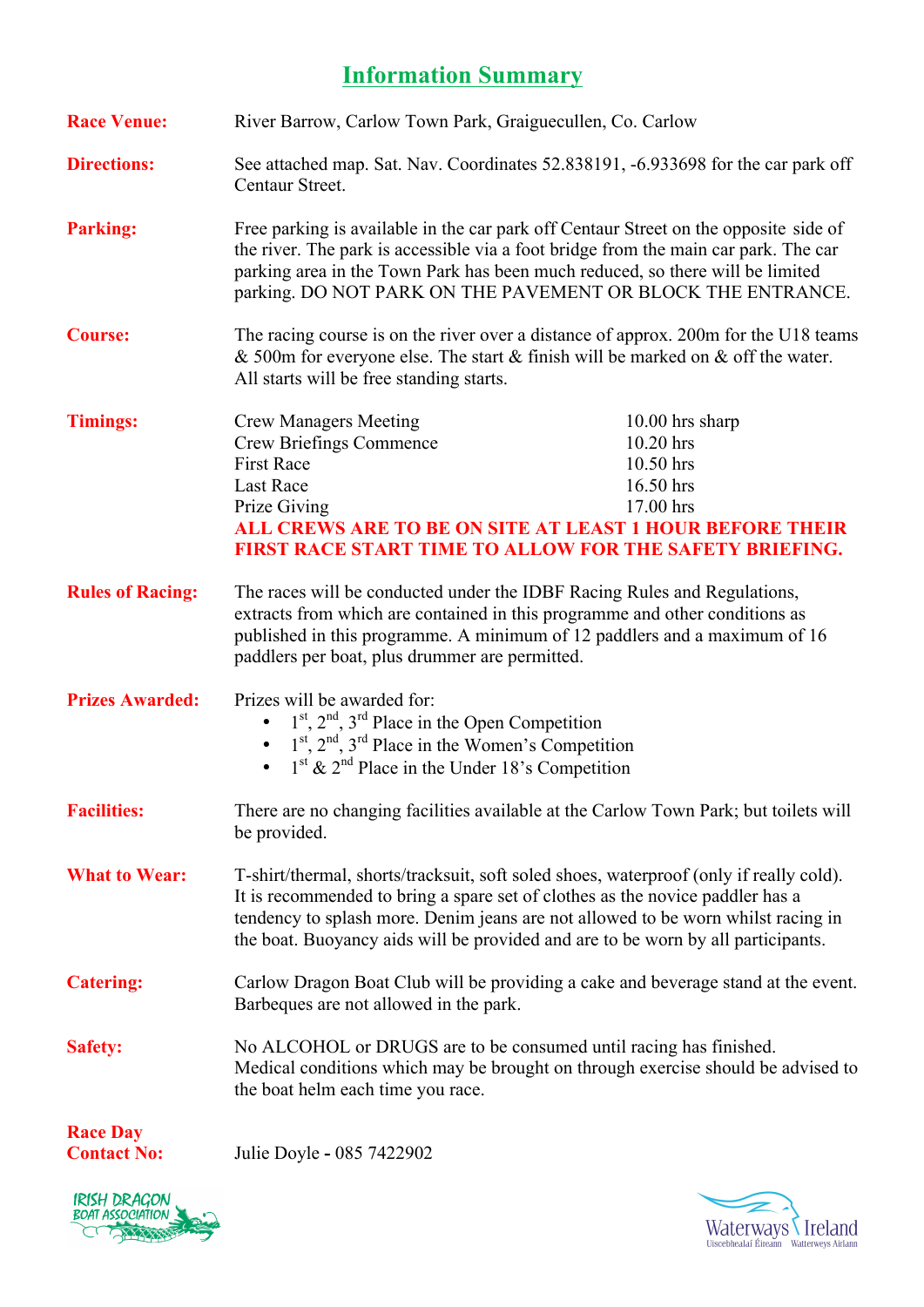# **Competing Crews**

## **OPEN COMPETITION**

- 
- 
- 
- 4) Suir Dragon Paddlers Suir Dragon Paddlers Tino Fiuza-Castineira
- 5) Waterford Dragon Warriors Waterford Dragon Warriors Mairead Collins

### **WOMEN'S COMPETITION**

- 
- 
- 
- 
- 
- 
- 
- 
- 

## **UNDER 18'S COMPETITION**

- 
- 

1) Carlow Crusaders Carlow Dragon Boat Club Brendan Murphy 2) Dublin Vikings Dublin Vikings Mick O'Sullivan 3) Kendra Warriors Athy Dragon Boat Club Dan Curtis

1) Athy Dragon Hearts Athy Dragon Boat Club Verina Walsh-Kelly 2) Belfast Bellas Lagan Dragons Joanne Rock 3) Carlow Dragons Carlow Dragon Boat Club Maureen Murphy 4) Corkenny Dragons Cork Dragons/Kilkenny Dragons Caroline Schofield 5) Florence Belles Plurabelle Paddlers Miriam Coffey 6) Lagan Dragons Lagan Dragons Jo Myles 7) Nore Dragon Paddlers Nore Dragon Paddlers Pauls Fleming 8) Plurabelle Paddlers Plurabelle Paddlers Ciara O'Donnell 9) Shannon Dragons Shannon Dragons Jessica O'Keeffe

1) Carlow Cubs Carlow Dragon Boat Club Alex Murphy 2) The Barrow Dragons Athy Dragon Boat Club Darragh Curtis

### **Crew Name Representing Crew Manager**

### **Crew Name Representing Crew Manager**

### **Crew Name Representing Crew Manager**



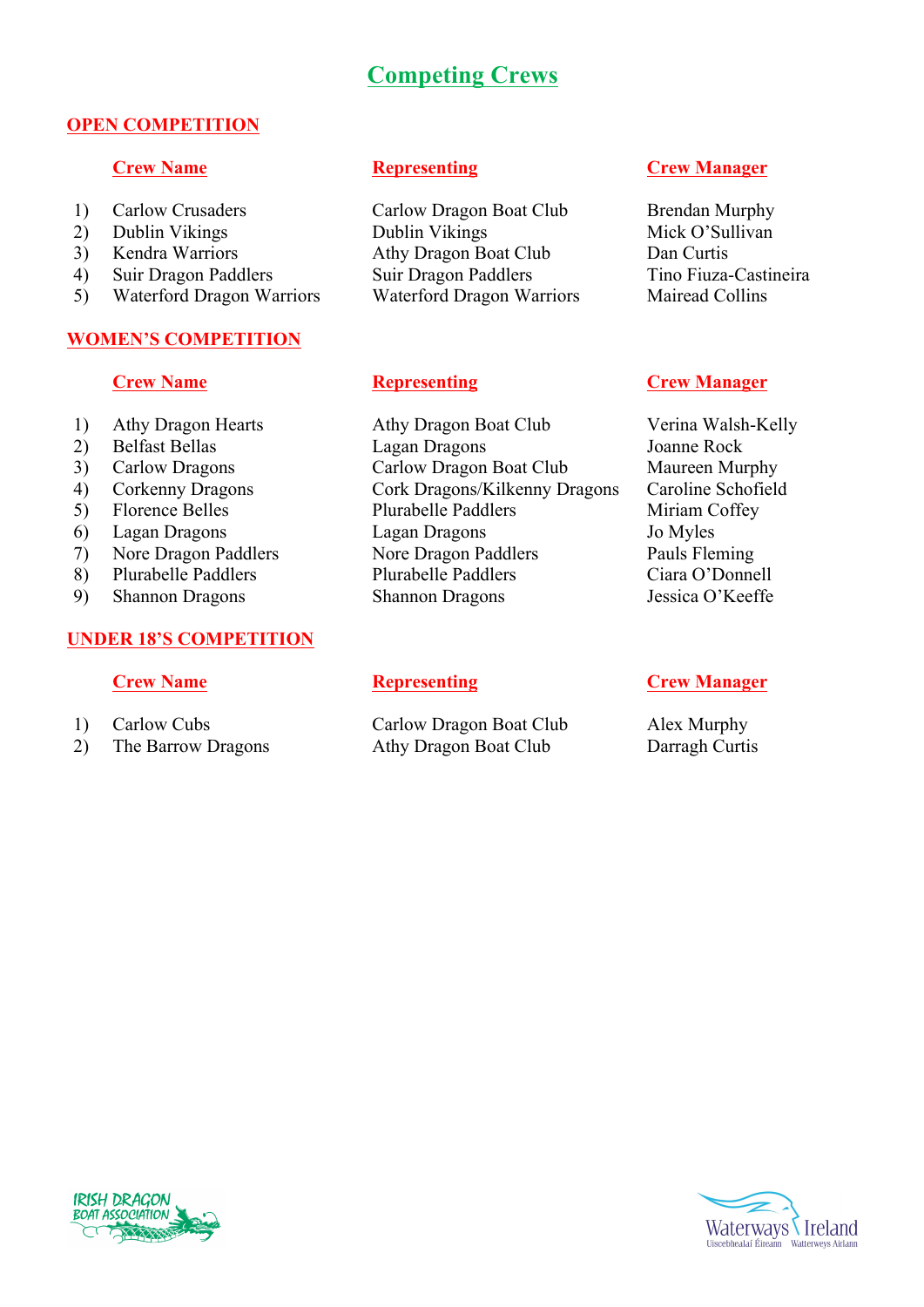# **Barrow Dragon Boat Regatta**

# **River Barrow, Carlow Town Park, Graiguecullen, Carlow Sunday, 10th June 2018**

|        | Lane 1                             | Lane 2                    | Lane 3                     |
|--------|------------------------------------|---------------------------|----------------------------|
|        | <b>Combined Competition – 500m</b> |                           |                            |
| Race 1 | <b>Kendra Warriors</b>             | Carlow Dragons            | Nore Dragon Paddlers       |
| 10.50  |                                    |                           |                            |
|        |                                    |                           |                            |
| Race 2 | Athy Dragon Hearts                 | Waterford Dragon Warriors | <b>Plurabelle Paddlers</b> |
| 11.10  |                                    |                           |                            |
|        |                                    |                           |                            |
| Race 3 | Dublin Vikings                     | <b>Shannon Dragons</b>    | <b>Carlow Crusaders</b>    |
| 11.30  |                                    |                           |                            |
|        |                                    |                           |                            |
| Race 4 | <b>Florence Belles</b>             | Suir Dragon Paddlers      | <b>Belfast Bellas</b>      |
| 11.50  |                                    |                           |                            |
|        |                                    |                           |                            |
| Race 5 | Corkenny Dragons                   | Lagan Dragons             | Carlow Dragons             |
| 12.10  |                                    |                           |                            |

# **Round 1 - Under 18s – 200m**

| Race 6 | The Barrow Dragons | <b>Carlow Cubs</b> |
|--------|--------------------|--------------------|
| 12.30  |                    |                    |

## **Combined Competition – 500m**

| Race  | <b>Plurabelle Paddlers</b> | <b>Kendra Warriors</b> | Dublin Vikings |
|-------|----------------------------|------------------------|----------------|
| 12.50 |                            |                        |                |

| Race 8 | <b>Belfast Bellas</b> | Nore Dragon Paddlers | Athy Dragon Hearts |
|--------|-----------------------|----------------------|--------------------|
|        |                       |                      |                    |

| Race 9 | Carlow Crusaders | <b>Florence Belles</b> | Lagan Dragons |
|--------|------------------|------------------------|---------------|
|        |                  |                        |               |

| Race 10 | Carlow Dragons | <b>Corkenny Dragons</b> | <b>Waterford Dragon Warriors</b> |
|---------|----------------|-------------------------|----------------------------------|
| 13.50   |                |                         |                                  |
|         |                |                         |                                  |

| Race $11$ | <b>Shannon Dragons</b> | <b>Plurabelle Paddlers</b> | Suir Dragon Paddlers |
|-----------|------------------------|----------------------------|----------------------|
| 14.10     |                        |                            |                      |

# **Round 2 - Under 18s – 200m**

| Race 12 | Carlow Cubs | The Barrow Dragons |  |
|---------|-------------|--------------------|--|
| 14.30   |             |                    |  |



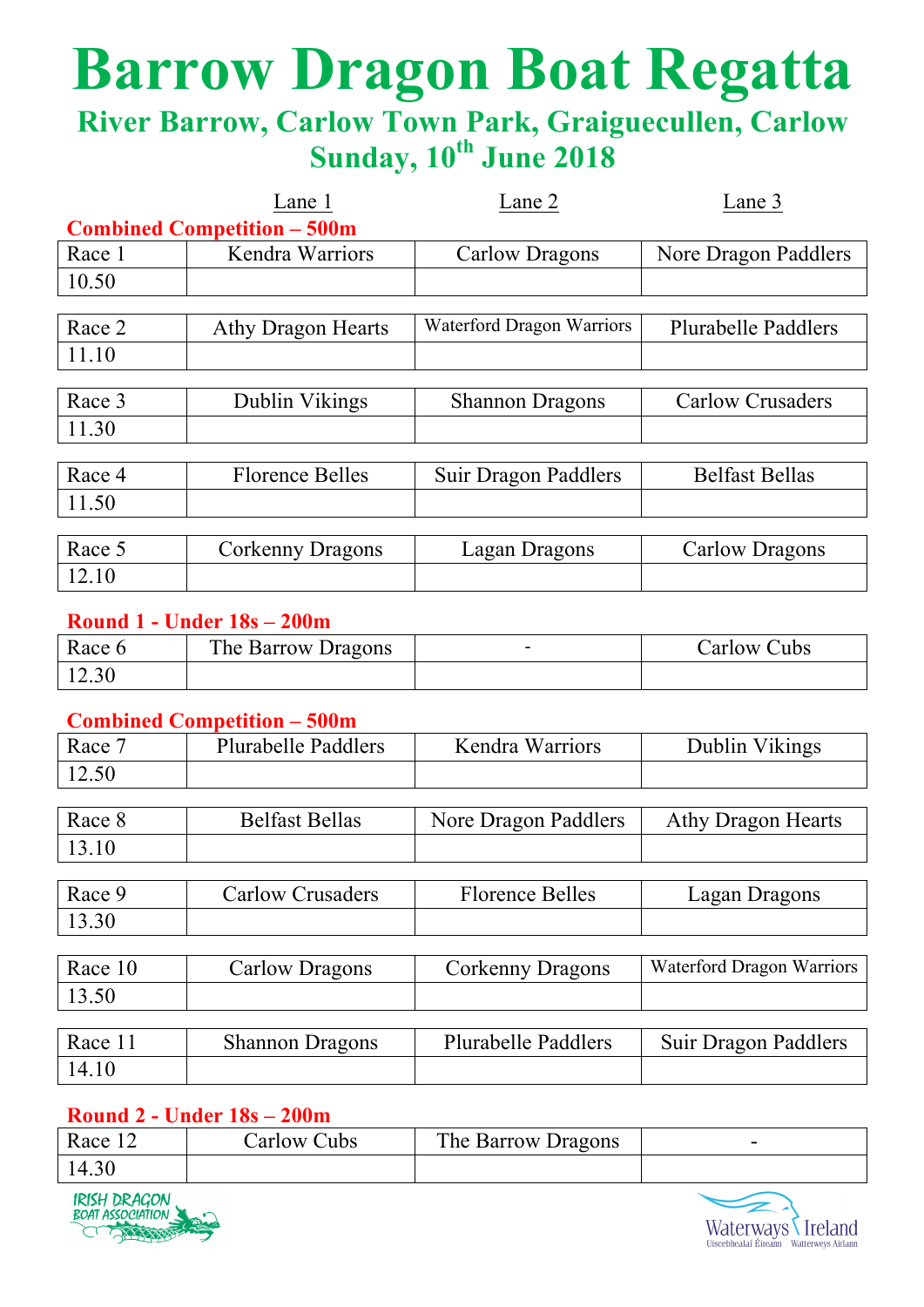|                              | Lane 1                    | Lane 2                    | Lane 3                 |
|------------------------------|---------------------------|---------------------------|------------------------|
| <b>Combined Class - 500m</b> |                           |                           |                        |
| Race 13                      | Waterford Dragon Warriors | <b>Athy Dragon Hearts</b> | <b>Florence Belles</b> |
| 14.50                        |                           |                           |                        |
|                              |                           |                           |                        |
| Race 14                      | Lagan Dragons             | <b>Belfast Bellas</b>     | <b>Shannon Dragons</b> |
| 15.10                        |                           |                           |                        |
|                              |                           |                           |                        |
| Race 15                      | Nore Dragon Paddlers      | Dublin Vikings            | Corkenny Dragons       |
| 15.30                        |                           |                           |                        |
|                              |                           |                           |                        |
| Race 16                      | Suir Dragon Paddlers      | <b>Carlow Crusaders</b>   | Kendra Warriors        |

# **Round 2 - Under 18s – 200m**

| Race 1. | Carlow Cubs | The Barrow Dragons |
|---------|-------------|--------------------|
| 16.10   |             |                    |
| D       |             |                    |

**`'**

15.50

# **WOMEN'S COMPETITION MAJOR FINAL**

| Race 19            |                         |                          |                                   |
|--------------------|-------------------------|--------------------------|-----------------------------------|
| <b>Major Final</b> | $2nd$ Fastest in Rounds | <b>Fastest in Rounds</b> | 3 <sup>rd</sup> Fastest in Rounds |
| 16.30              |                         |                          |                                   |

# **The Major Final determines positions 1 – 3 in the Women's Competition.**

# **OPEN COMPETITION MAJOR FINAL**

| Race 20     |                         |                          |                                   |
|-------------|-------------------------|--------------------------|-----------------------------------|
| Major Final | $2nd$ Fastest in Rounds | <b>Fastest in Rounds</b> | 3 <sup>rd</sup> Fastest in Rounds |
| 16.50       |                         |                          |                                   |

# **The Major Final determines positions 1 – 3 in the Open Competition.**

# **PRIZE GIVING 17.00 hrs**